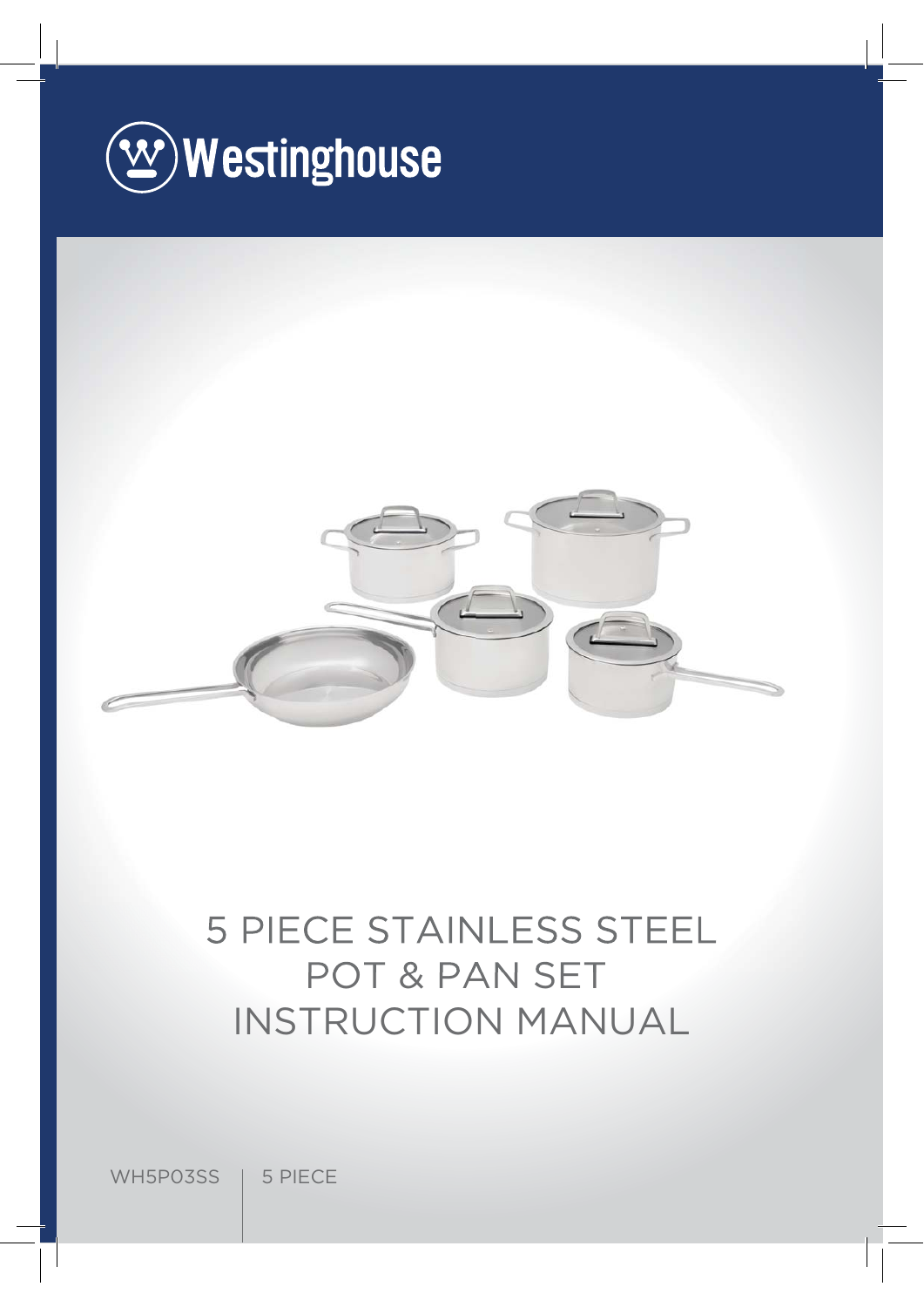## **CONTENTS**

#### **SAFETY INFORMATION**

#### **SETUP AND USE**

**Figures and illustrations in this User Manual are provided for reference only and may differ from actual product appearance.**

**Product design and specifications may be changed without notice.**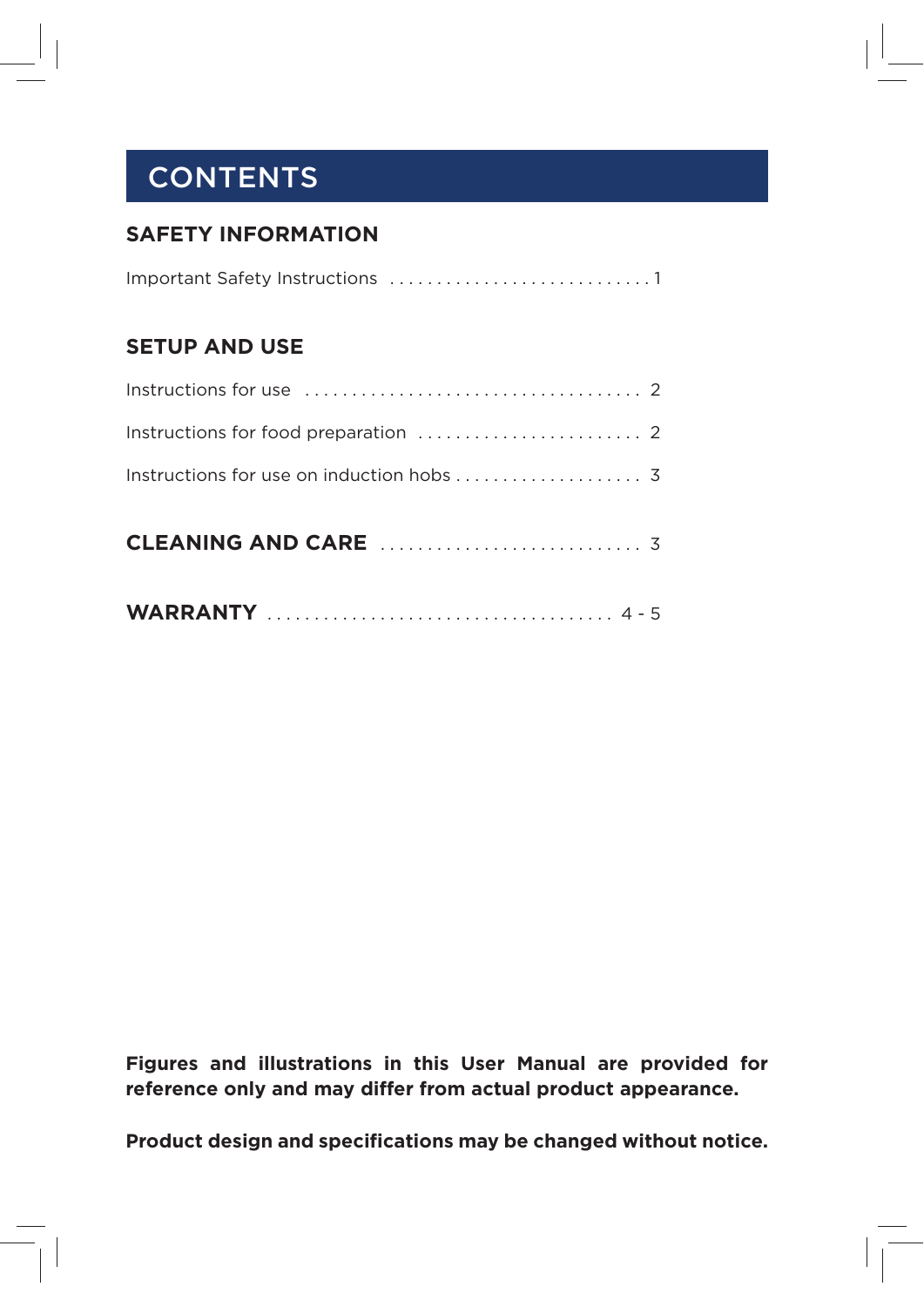## IMPORTANT SAFETY INSTRUCTIONS

Congratulations on your choice – you have selected a quality product from Westinghouse. Please read this Instructions for use and care leaflet thoroughly before first use of your new Westinghouse 5 Piece Stainless Steel Pot and Pan Set. By following a few simple steps, your pots and pans will be easy to care for and last for many years of memorable cooking experiences.

#### DANGER

**DANGER** - Immediate hazards which WILL result in severe personal injury or death.

#### WARNING

**WARNING** - Hazards or unsafe practices which COULD result in severe personal injury or death.

#### CAUTION

**CAUTION** - Hazards or unsafe practices which COULD result in minor personal injury.

### \*\*\*WARNING\*\*\*

- 1.  $\sqrt{2}$  DANGER: Use extra caution when cooking with hot fat and never leave the pot or pan unattended on a hot stove. Extinguish burning fat with a fire blanket or fire extinguisher. Never throw water into burning fat as it will expand the fire.
- 2.  $\sqrt{2}$  WARNING: Avoid contact with hot oil, water or foods as this may cause serious burns or scalding.
- 3. A WARNING: Do not place extremely cold / frozen foods or liquids into a hot stainless steel pan or pan as it may result in excessive steam, spitting and spattering causing burns or scalding.
- 4.  $\bigwedge$  WARNING: Avoid touching the hot pots or pans without adequate protection, such as an oven mitt.
- 5.  $\bigwedge$  CAUTION: Overheating can damage the pots and pans. Never leave them unattended on the cooker; if smoke develops in the kitchen, ventilate thoroughly.
- 6.  $\sqrt{2}$  CAUTION: Never heat up pots and pans for a long time when empty and ensure that the liquid in the food does not evaporate completely, as this may damage the pots and pans or the hob.
- 7.  $\triangle$  CAUTION: Do not expose a hot pot or pan to cold water as this may cause warping and/or other damage.
- 8.  $\bigwedge$  **CAUTION:** Keep the pots and pans out of reach of children less than 8 years old.
- 9.  $\sqrt{N}$  CAUTION: When handling pots or pans used for cooking in an oven, use oven mitts or other suitable protection as the handles will get very hot.
- 10.  $\triangle$  CAUTION: Stainless steel pots and pans are not microwave safe.
- 11. Westinghouse stainless steel cookware can be used with induction, halogen, c eramic, gas and electric cooktops. The pans and pots are suitable for oven use up to a maximum of 150 degrees celcius. The lids are not suitable for oven use.
- 12. Do not place hot pots or pans on dining tables, kitchen tops or other surfaces without the use of a wooden board, heat mat or trivet underneath for surface protection.
- 13. Wood, nylon and plastic utensils are recommended for avoidance of scratching of the pots and pans.

© 2021 RVM Australia Pty Ltd. All Rights Reserved 1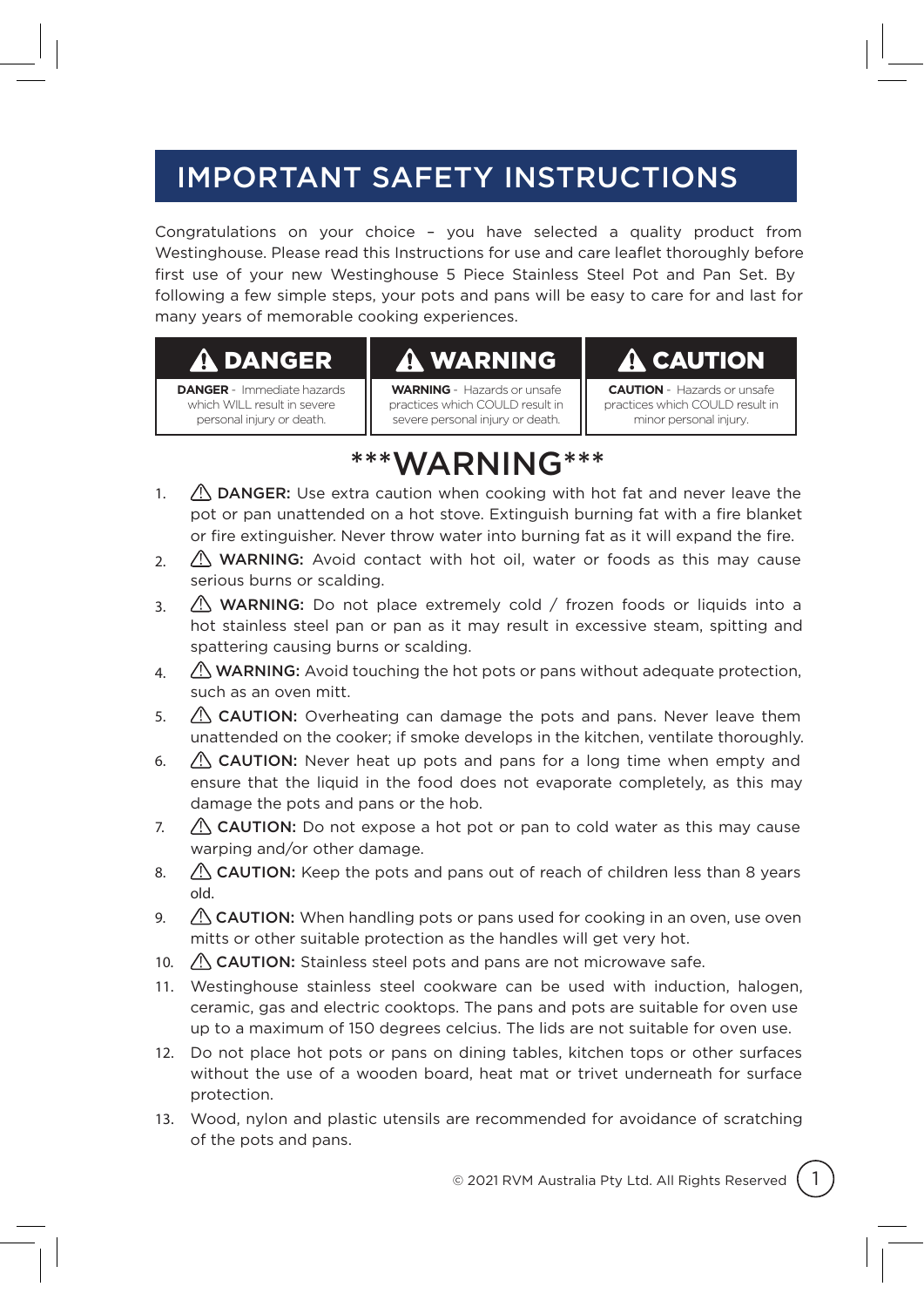### INSTRUCTIONS FOR USE

- 1. Remove any stickers before using the pots and pans for the first time.
- 2. Wash the pot or pan using hot water and mild detergent. Rinse with fresh water.
- 3. Briefly boil water in the pot/pan, rinse out and dry well. It is now ready for use.
- 4. Stainless steel cookware does not require seasoning.

#### INSTRUCTIONS FOR FOOD PREPARATION

- 1. The best cooking results are achieved at medium or low temperatures.
- 2. Use higher temperature setting only to heat up, turn down the heat in good time and finish cooking the food at medium heat.
- 3. Use lower temperature setting especially when cooking with little liquid or little fat.
- 4. When frying with fat always place the fat into the empty pot or pan before heating it up.
- 5. Turn up the heat to medium/medium-high temperature at most. Turn down the heat when the fat begins to smoke lightly. Then lay the food to be fried into the pot or pan.
- 6. Use butter for egg, fish, flour and potato dishes. Use oil and hard fat for meat (without breading) only.
- 7. Once a dish has cooked, remove the food from the pot.

2

8. Acidic foods and salt may corrode stainless steel. When using vinegar, wine, lemon or making a salt brine, consider using an enamelled cast iron pot instead.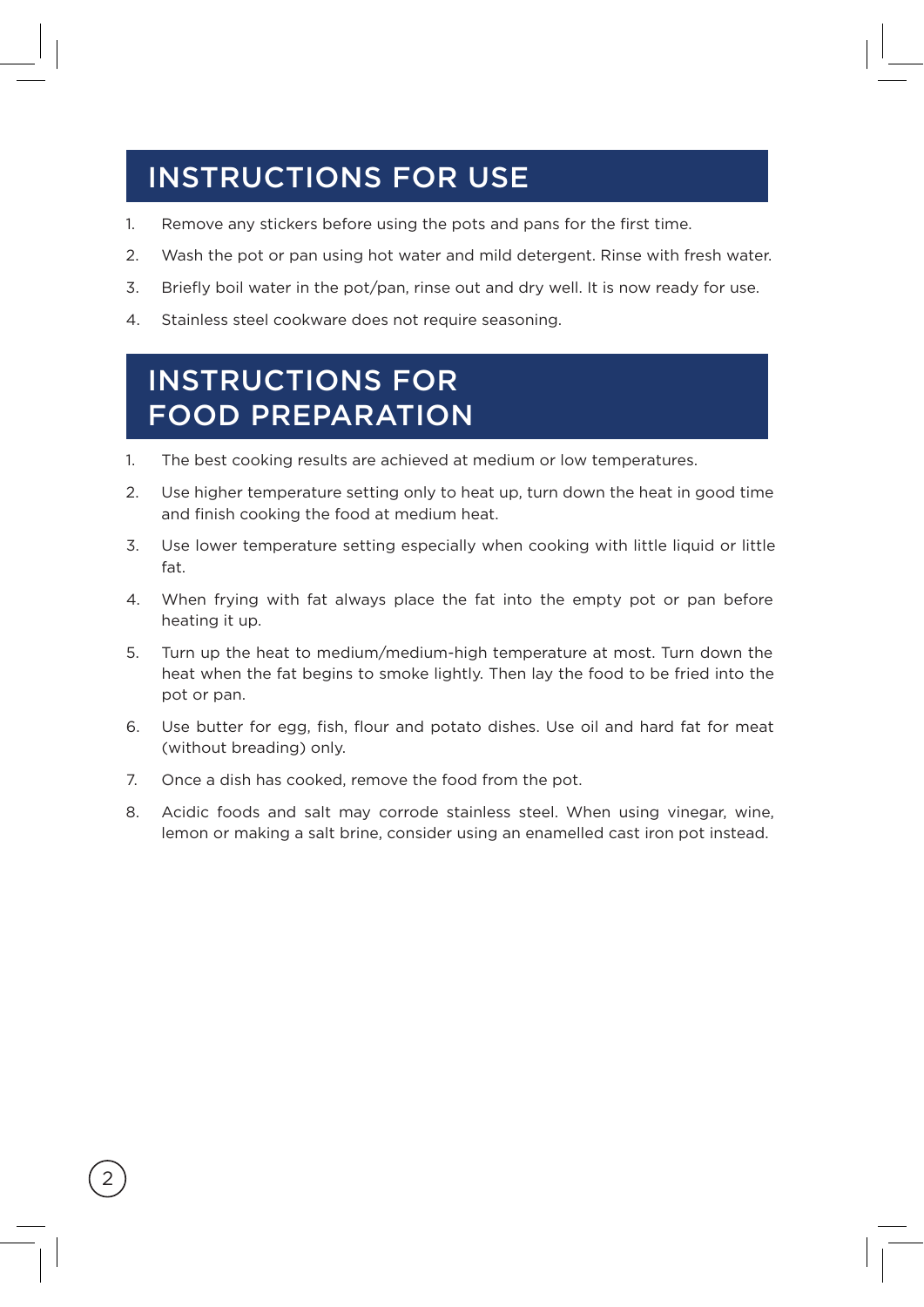### INSTRUCTIONS FOR USE ON INDUCTION HOBS

Induction is a very rapid heat source. Use caution and do not heat up pots and pans when empty as this may damage the pots and pans or the hob. At a high temperature setting there may be a humming sound. This occurs for technical reasons and does not indicate a fault on the cookware or the hob.

Pay attention to matching the diameter of the cookware base and the size of the hob. When the diameter is too small the magnetic field of the induction hob may not react to the pot or pan base and heating will not occur properly.

### CLEANING & CARE

- 1. Allow the pots and pans to cool down before cleaning.
- 2. Clean the pots and pans after cooling down as soon as possible with hot water and mild detergent. The Westinghouse stainless steel pots and pans are also dishwasher safe.
- 3. Do not use an abrasive scour on your stainless pots and pans. If food has burned, cover the burn with baking soda and allow to soak. Then remove the burned area using a non-scratch scouring pad.
- 4. Use of steel wool or cleaning fluids containing abrasives is not recommended.
- 5. Avoid using any abrasive cloths, sponges or cleaning materials on the glass lids.
- 6. Dry completely before moving to storage. Store in a dry place away from steam and humidity where possible.
- 7. Slight discoloration of the surface of the pots and pans that may occur does not affect the quality and functionality of the product.

#### CUSTOMER SERVICE

In the event you believe your Westinghouse stainless steel pot or pan to be defective, please return it along with your sales receipt to the place of purchase for resolution.

For any enquiries, please call our service center on: Tel: 1300 883 109 Mon-Fri 8:00am – 5:00pm WST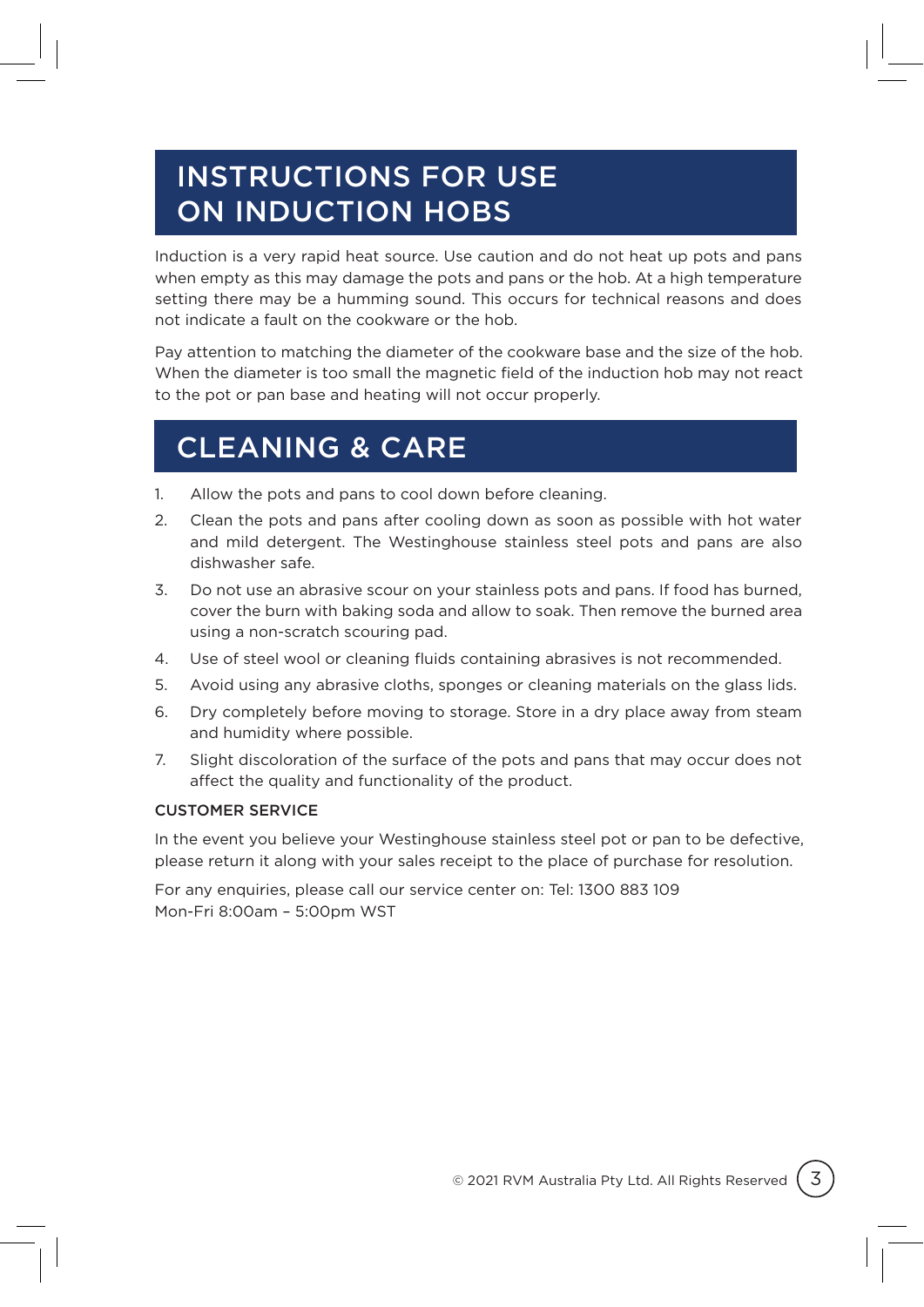#### LIMITED WARRANTY

1. Consumer Law. The benefits to the Consumer under this Warranty are in addition to the rights and remedies of the buyer under any Consumer Guarantees. The Australian Consumer Law requires that we confirm that: Nothing in this Warranty affects the Consumer's rights under the Australian

Our goods come with guarantees that cannot be excluded under the Australian Consumer Law. You are entitled to a replacement or refund for a major failure and for compensation for any other reasonably foreseeable loss or damage. You are also entitled to have the goods repaired or replaced if the goods fail to be of acceptable quality and the failure does not amount to a major failure.

- 2. Subject to Clause 1, the Seller warrants that Westinghouse branded products will be free of manufacturing defects and will perform to the Seller's specifications subject to the following clauses.
- 3. The benefit of this Warranty extends only to the owner of the property in which the Products manufactured or supplied by the Seller are installed and used by the owner for the duration of the Warranty Period.
- 4. The Warranty commences on the date of the purchase of the product and continues for the benefit of the Owner for the Warranty Period. If within the Warranty Period a manufacturing defect is discovered in the Product, or the Product fails to perform to the Seller's specifications as a result of some defect in material or workmanship in the Product, then the Seller will at its own discretion:
	- a.) Repair or replace the Product at the cost of the Seller, including but not limited to labour and travel costs. Goods repaired or replaced under this Warranty will be warranted for the remaining period of the Warranty.
	- b.) Refund the purchase price paid by the consumer.
- 5. The Warranty does not apply to Product that:
	- a.) Has failed due to excessive wear and tear beyond what is considered to be reasonable.
	- b.) Has been misused or neglected.

4

- c.) Has been damaged accidentally or by acts of God including fire and flooding.
- d.) Has been used or operated contrary to operating or maintenance instructions.
- e.) Has been damaged by the Consumer or a third party authorised to act for the consumer in transit from the Sellers store to the Consumer.
- 6. In order to make a claim under the Warranty, the Owner must, where possible return the goods to the Seller's store at the Owner's cost. Proof of purchase must be supplied in all cases.
- 7. The seller will examine any returned Products and if the Seller determines that there is an apparent defect through no fault of the Owner, the Seller will:
	- a.) Make note of the Owner's contact details including the Owner's telephone number which the owner can be contacted during business hours, postal address and e-mail address.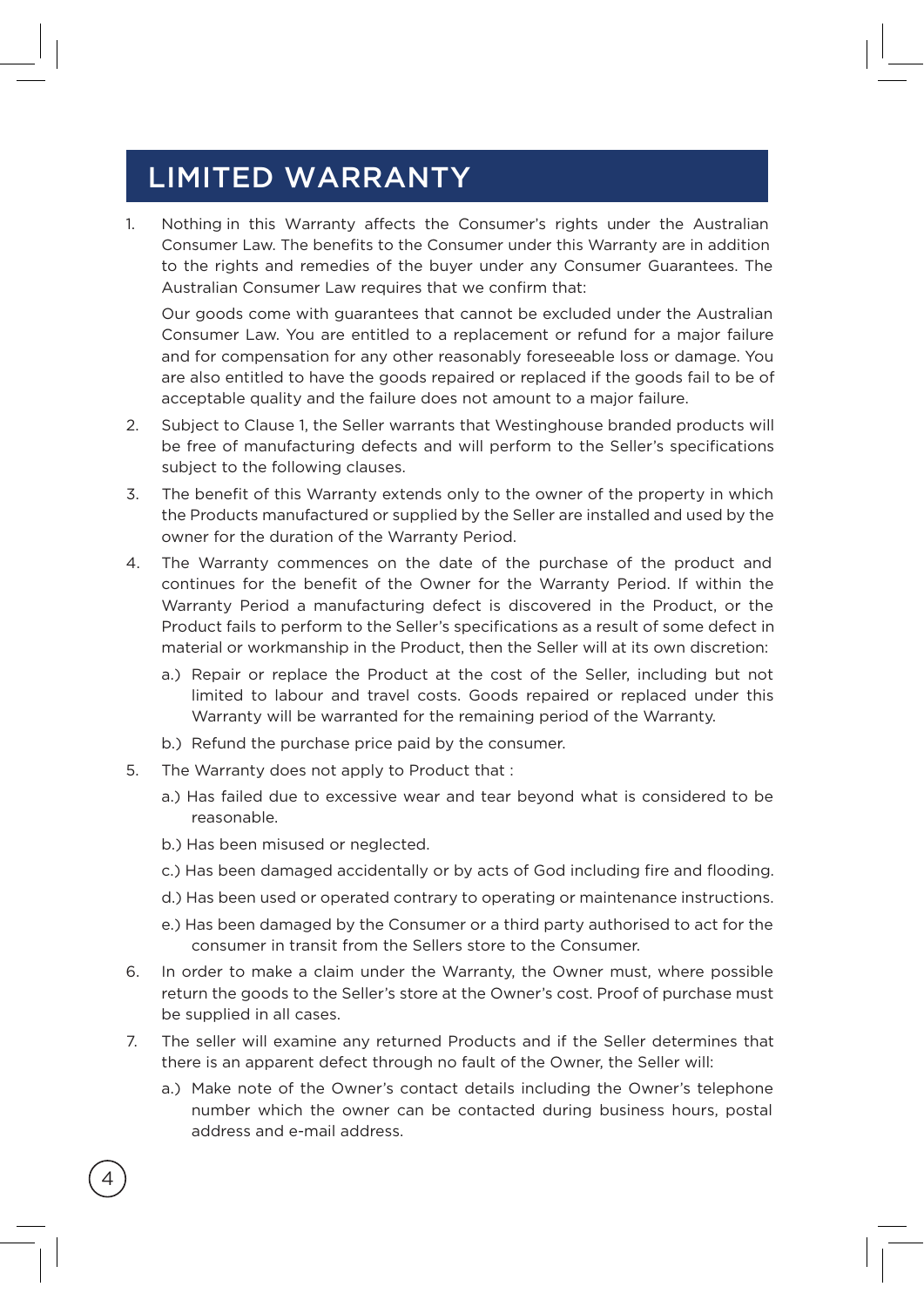- b.) Make note of the defects reported by the Owner.
- c.) Take back the defective goods from the owner and determine within a reasonable time through dialogue with the Seller whether the goods are defective.
- d.) Advise the owner within a reasonable time frame whether it accepts or rejects the Product claim.
- e.) If the Seller accepts the return of the Product, the Seller must arrange to have
- i) The Product repaired or,
- ii) Replace the damaged or faulty Product or,
- iii) Refund the purchase price.
- 8. The Seller will not accept any returned Product which has not been returned strictly in accordance with this Warranty.
- 9. For the purpose of this Warranty:
	- a.) Australian Consumer Law means the law as set out in Schedule 2 of the Competition and Consumer Act 2010 (Cth).
	- b.) Consumer means the Purchaser of goods from the seller.
	- c.) Consumer means a Consumer as that term is set out in section 3 of the Australian Consumer Law.
	- d.) Consumer Guarantees means the guarantees under the Australian Consumer Law.
	- e.) Implied terms means any guarantees, conditions, warranties or other terms implied by any Australian Commonwealth, State or Territory laws, (excluding the Australian Consumer Law) or the law of any other jurisdiction.
	- f.) Owner has the meaning set out in clause 3.
	- g.) Warranty means this warranty.
	- h.) Product means the Product/s bought by the Owner from the Seller that fall under this warranty.
	- i.) Warranty Period means:
		- i) In relation to Cast Iron Cookware: 3 Year Limited Warranty.
		- ii) In relation to Non-Stick Cookware: 3 Year Limited Warranty
		- iii) In relation to Cooking Utensils: 3 Year Limited Warranty
		- iv) In relation to Knives/Knife Block Sets: 3 Year Limited Warranty
		- v) In relation to Stainless Steel Cookware: 10 Year Limited Warranty
		- vi) In relation to Chopping boards: 1 Year Limited Warranty
		- vi) In relation to Small Appliances: 1 Year Limited Warranty